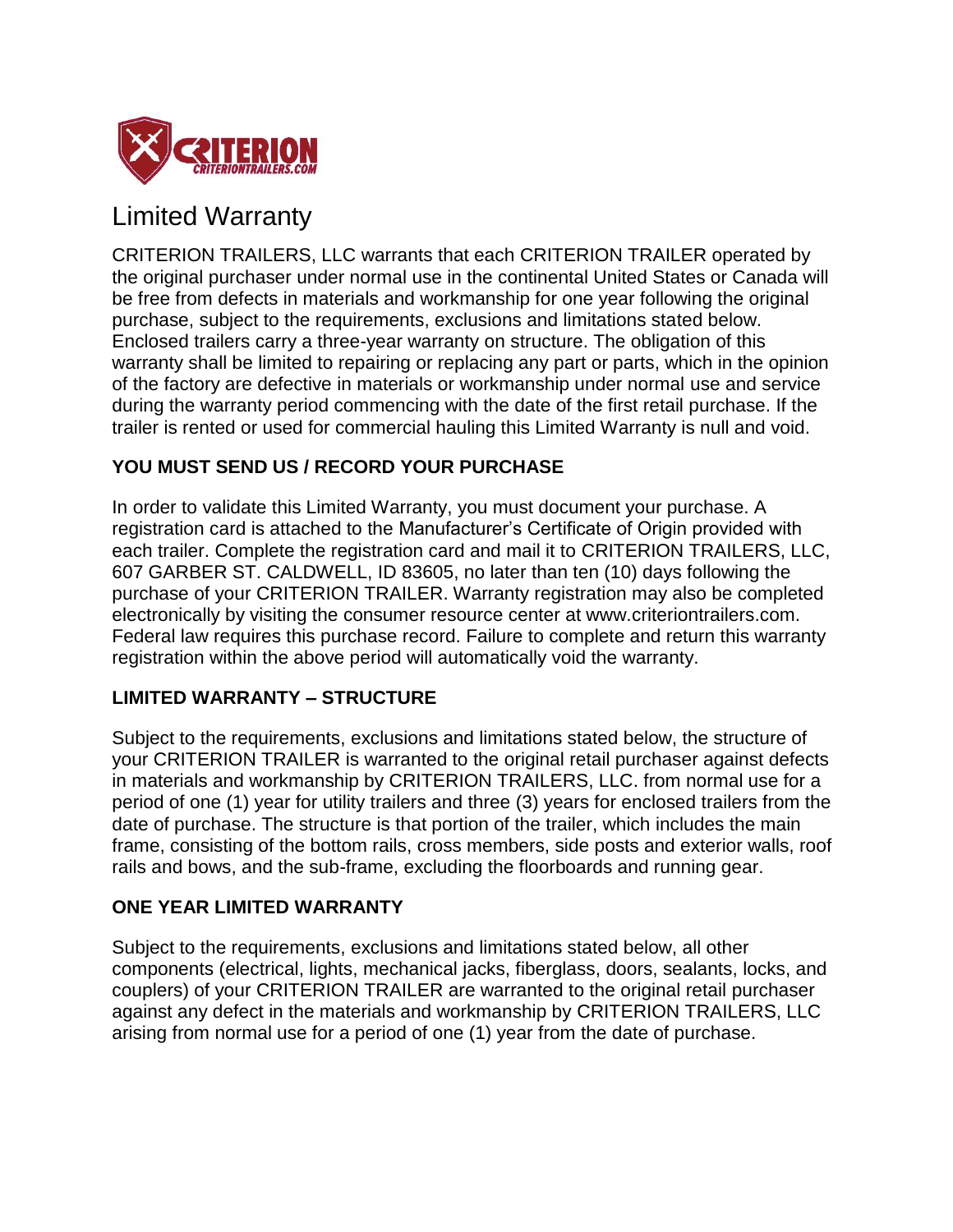## **EXCLUSION OF ITEMS WARRANTED BY OTHER MANUFACTURERS**

Expressly excluded from the Limited Warranty are any claims related to items that are warranted by their manufacturer. These items include, but are not limited to: tires, rims, axles, and axle components including, without implied limitation, tow in/tow out and camber on axle; brake components; springs and suspension components; couplers and jacks; and any other items purchased and installed by CRITERION TRAILERS, LLC. Any claims related to these items must be presented to their manufacturer for adjustment. Subject to the other terms of this Limited Warranty, CRITERION TRAILERS, LLC warrants proper installation of the above listed items.

# **OTHER EXCLUSIONS NOT COVERED BY THIS LIMITED WARRANTY**

This Limited Warranty covers only defects in original components which arise from normal use and does not apply if the trailer has been subject to negligence, accident, abuse, misuse, improper loading, or has been repaired or altered without the prior written consent of CRITERION TRAILERS, LLC. Damages caused by failure to provide proper maintenance and repair, loose or improperly torqued lug nuts, use of incorrect or altered hitch ball or improper latching or loose nuts, bolts, and screws (maintaining necessary tightness is the owners responsibility) are not covered by this Limited Warranty.

In addition to the above exclusions, CRITERION TRAILERS, LLC expressly excludes from this Limited Warranty the following: tow vehicle wiring, replacement and work performed or options installed by others; deterioration of paint and appearance due to use and exposure; loss of time, inconvenience, loss of use of trailer, rental of substitute equipment, loss of revenues, or other commercial loss; and tow vehicle wear. The trailer covered by this Limited Warranty is designed to be towed by a vehicle with up to one (1) ton capacity, and any use of the trailer that exceeds the tow vehicle manufacturer's specific limitations are not covered by this Limited Warranty.

"Screwless" or "Bonded" trailers that have panels come loose from the sidewalls are not covered under warranty. The remedy for this situation is to have the seams screwed. The manufacturer will send screws directly to the customer to repair themselves. No labor will be paid. The manufacturer will also send screws to a dealer to install where normal warranty rates apply.

## **PRIOR WRITTEN CONSENT REQUIRED AND RETURN OR DEFECTIVE PARTS REQUIRED**

No reimbursement will be made to any dealer or owner for repairs made without the prior written consent of CRITERION TRAILERS, LLC. Any defective part(s) must be sent by prepaid freight to CRITERION TRAILERS, LLC in order to qualify for replacement or reimbursement under this Limited Warranty.